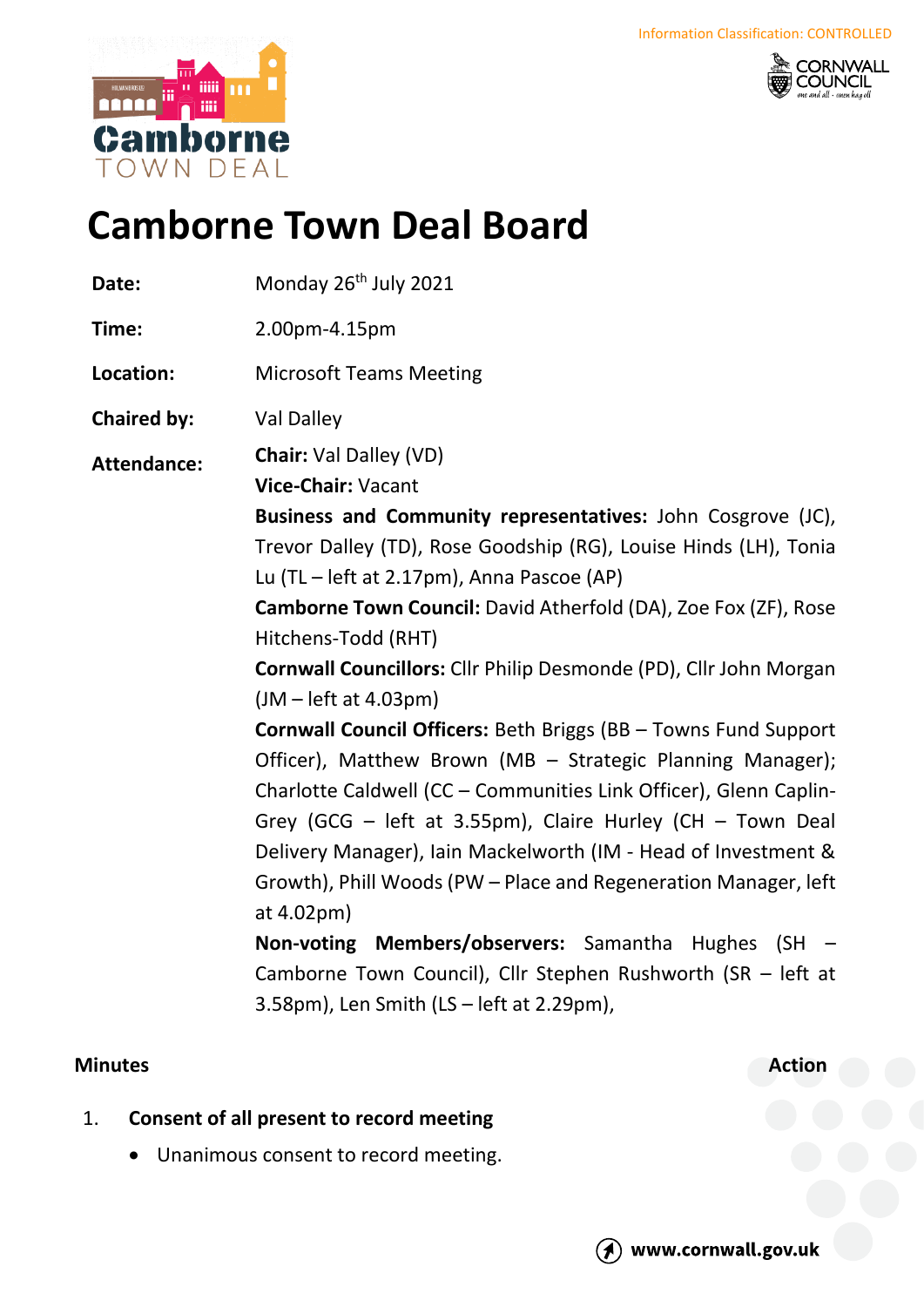#### 2. **Welcome and Introductions**

• Welcome to all present, including new Members.

#### 3. **Apologies**

• Apologies had been received from Mark Duddridge (MD), Amanda Hall (AH), and Cllr Peter Perry (PP).

#### 4. **Declarations of Interest**

- VD declared an interest in the Donald Thomas Centre and It's Possible Camborne CIC.
- RHT declared an interest in West Cornwall Works, It's Possible Camborne CIC and Camborne Town Council.
- CC declared an interest in the Youth Cafés Cornwall CIC.
- AP declared an interest in Camborne BID.
- SH declared an interest in Camborne Town Council.
- DA declared an interest in West Cornwall Works and Camborne Town Council.
- ZF declared an interest in Camborne Town Council.

## 5. **Election of Camborne Town Deal Chair for July 2021-22**

- RHT nominated VD to continue at Chair, having acted as interim Chair since May.
- The Board agreed VD as Chair of the Board.

## 6. **Board attendance register**

• This item was noted.

## 7. **Minutes of the last meeting**

- The minutes of the meeting held on  $21<sup>st</sup>$  June 2021 were agreed by the Board as an accurate record.
- AP queried the action to issue thank you cards to retiring members. VD advised they would be going out after the meeting.
- PW confirmed that a part 2 (confidential section) of a Board meeting was permitted, as long as it appeared on the agenda and there was clear reasoning for it. This would be made clear in the revised Terms of Reference which would be shared with the Board in September.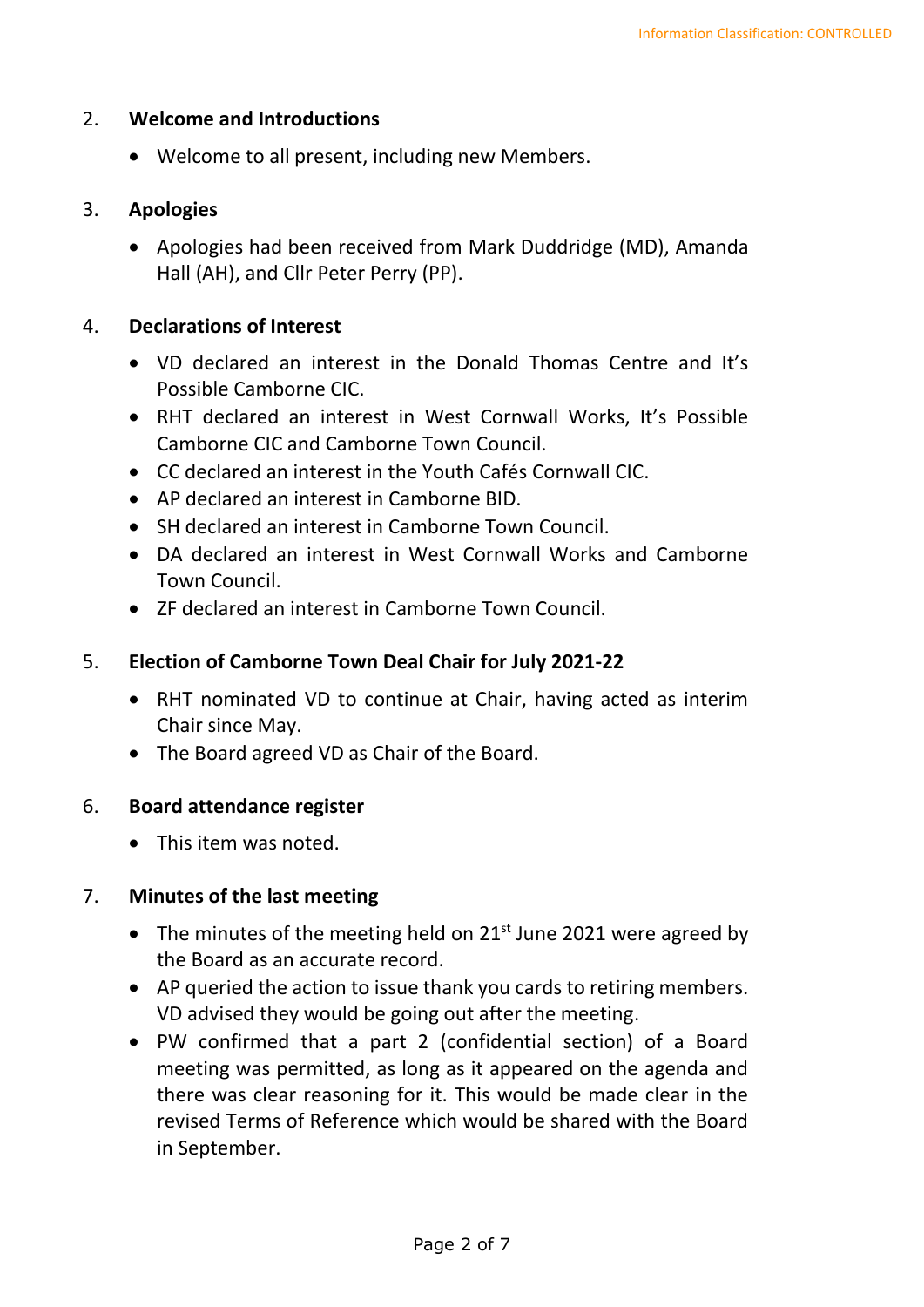• It was noted that clearer information around voting/quoracy would also be included in the revised ToRs.

## 8. **Action Tracker**

• PW noted that this document accompanied the minutes for information, to make actions clear.

## 9. **Project prioritisation**

- A report and appended costings spreadsheet had been circulated in advance of the meeting.
- CH first provided a brief update on the Programme Management Office (PMO). She advised that offers had been made to candidates who had applied for the Commissioning Specialist posts but that she was not currently able to advise further due to this being a live recruitment.
- CH hoped that the candidate would be in place in time for the next Board meeting.
- CH also advised that a potential apprentice had been interviewed. Again, she was not in a position to comment further at this time.
- CH advised the Board that LS was providing interim support whilst PMO recruitment was still underway.
- CH also advised that a 12-month delivery plan would be presented at the next Board meeting.
- LS then talked the Board through his report and outlined his suggested project funding allocations. He advised that, after removing the BID project which had not approved by Government (BID life cycle) and removing the allocation that had (since TIP submission to Govt) been awarded via accelerated fund/Cornwall Council freedom and flexibilities, the remaining reduction could be achieved by applying a pro-rata reduction on 3% across all projects (excluding the Buzz Station).
- AP was concerned that project leads had not been consulted with regards to any reduction.
- LS advised that, until the Board had approved this approach, he was not in a position to tell project leads this was the case. However, he had spoken to all project leads, explained this methodology and the possibility of needing to reduce funding and all had been understanding of this, and none had advised it would hinder their ability to move forward.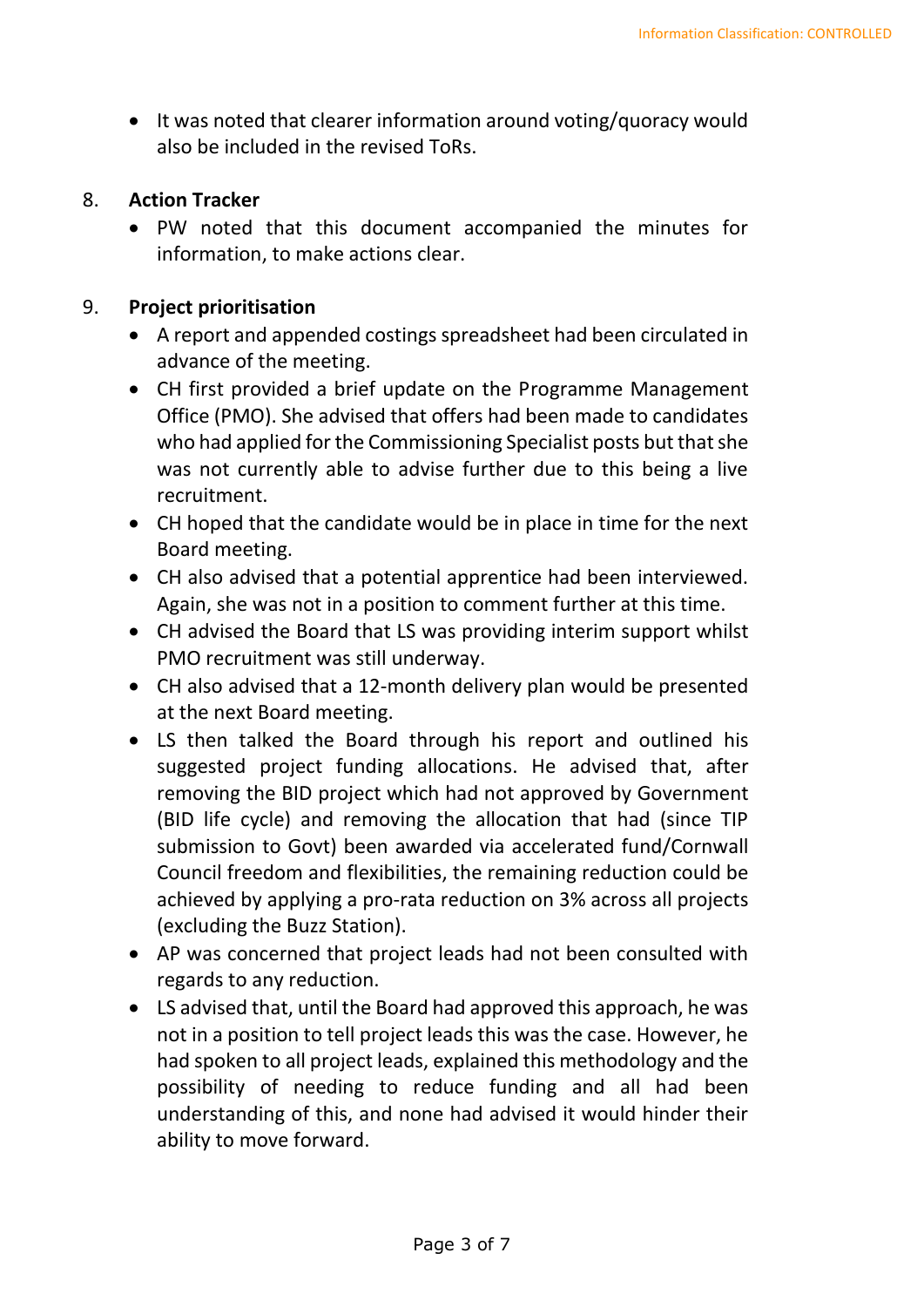- It was noted that projects could value engineer costs down, or seek additional match funding.
- AP then queried the financial profile of the PMO and wondered if there was a commitment to the full 1.5% contribution from each town being spent.
- VD advised that, as the PMO was still being recruited, Cornwall Council would not be in a position to advise on cost savings at present.
- VD noted the extensive discussion that had been held at the previous meeting, and the importance of making a decision on the funding allocation to allow CH the time to prepare the paperwork for return to Govt.
- The Board agreed to adopt the recommendation in LS paper, applying a 3% reduction to all approved projects, with the exception of the Buzz Station.
- AP voted against this decision.
- **ACTION:** CH to prepare paperwork in line with Board decision. CH

ALL

# 10. **Board Subgroups**

- A report was circulated prior to the meeting and PW provided an overview.
- There was consensus among Members that a Comms group was key, to ensure engagement at a local level, with Cornwall Council supporting alongside from a programme level.
- Members also felt that a group dedicated to progressing the Buzz Station was important.
- CC suggested a 'resilience' group to manage relationships going forward. It was noted that this role had previously been undertaken by Chairs of previous subgroups.
- RHT suggested that a scope should be drafted and brought back to the Board with clear expectations of what was required against roles performed by the PMO.
- **ACTION:** PW to work with RHT to produce Board Subgroup scoping paper. PW / RHT
- VD suggested that any Members interested in taking part in subgroups should email BB.
- **ACTION:** Board Members to email BB if interested in joining subgroups.
- AP queried current comms support.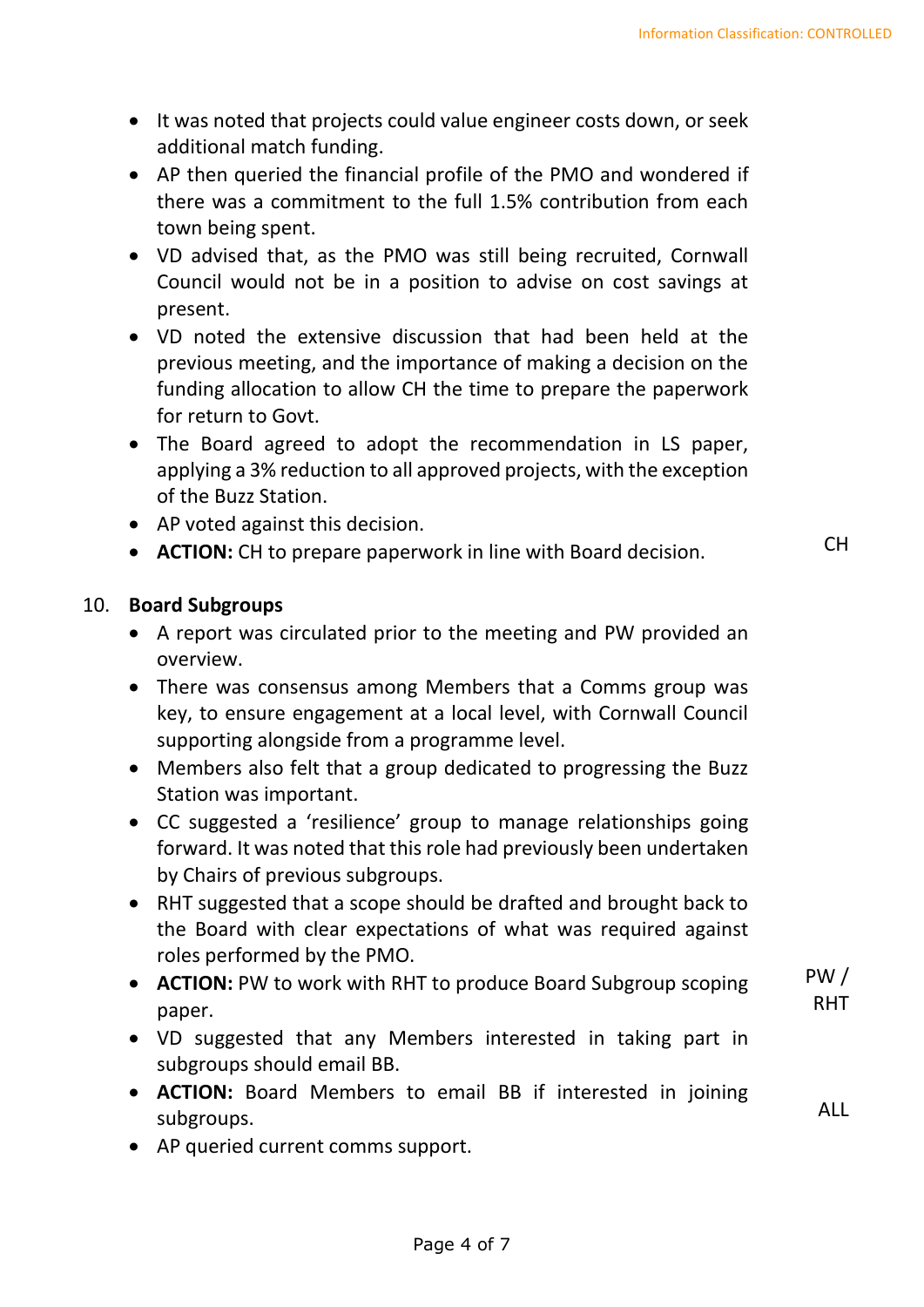- PW advised that interim support had been taken on by Ghost Consulting who was also working on a longer-term comms strategy at programme level.
- PW advised that Cornwall Council could facilitate publishing messages online should the Comms subgroup be able to provide content.
- RHT requested that a copy of the latest capacity budget be circulated after the meeting.
- **ACTION:** PW to circulate capacity budget. **EXECUTE:** PW

# 11. **Buzz Station Progress Report**

- A report was circulated prior to the meeting.
- IM noted the commercially sensitive nature of the live negotiations and requested that the report and information remain confidential within the Board.
- IM advised that there was a meeting scheduled for the following day where, if the proposed £2m allocation from the Board from their Cornwall Council match funding was agreed within the present meeting, a revised offer could be made to First.
- The Board requested a representative be present at the meeting the following day. It was agreed that VD would attend if other commitments allowed, otherwise an alternative representative would attend in her place.
- **ACTION:** Officers to arrange nominated VD access to meeting with First on 27<sup>th</sup> July. IM / VD
- SH requested notification in future as to when meetings were happening, and updates as soon as possible after the meetings.
- AP enquired as to whether JLL had been approached as long-term operator of the Buzz Station. MB advised that this would be done via the normal procurement route and there had therefore not been any conversation about this to date.
- GCG noted that the Board would be involved with this decision in due course.
- The Board agreed the recommendation within the report to allocate £2m of the Cornwall Council match funding allocated to the Buzz Station project be used to facilitate the acquisition of the site.
- RHT requested it be minuted that the Board would have the responsibility of securing £2m additional match funding to ensure the community would not miss out on the £2m agreed to facilitate the Buzz Station acquisition process.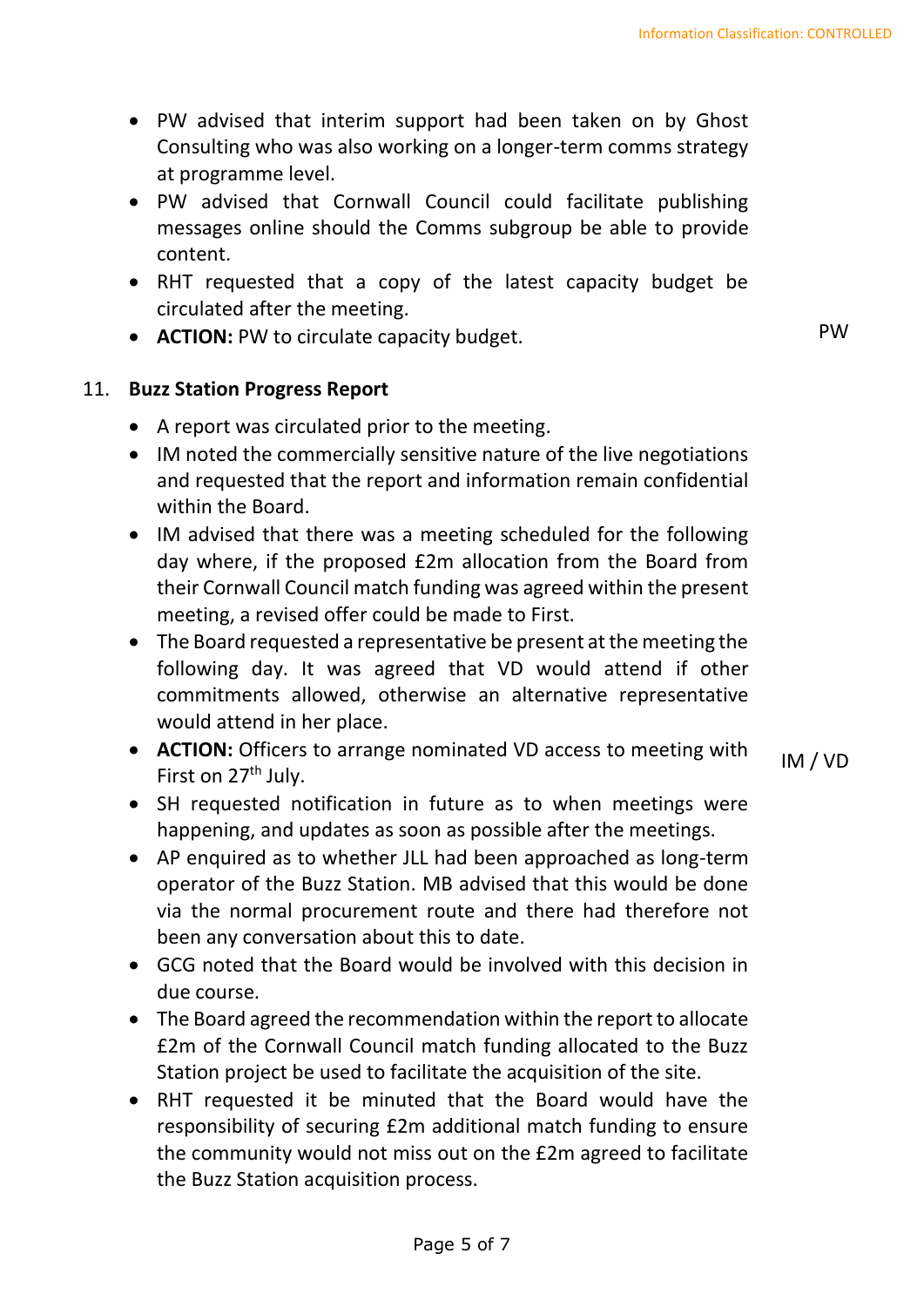- **ACTION:** Board to consider at future meeting sources of additional £2m match funding as appropriate. BB to add to future agenda. ALL / BB
- MB then updated Members with regards to the alternative plans for the Buzz Station.
- Ward Williams Associates (WWA) had been engaged and had recently made a site visit with the Chair to familiarise themselves with the two alternative sites.
- The intention was to have a draft report on feasibility work available for the September Board meeting.
- Cormac Solutions was currently undertaking a parking assessment to establish net parking requirements.
- Alternative parcels of land were being explored.
- The Board agreed that the 'Plan B' work should continue in tandem in recognition that 'Plan A' may be unsuccessful due to risk in acquiring the land.
- **ACTION:** MB to continue 'Plan B' work.

# 12. **Correspondence – letter from BID Camborne**

- VD noted that matters had moved on since the letter had been received but invited AP to speak to this item. The letter had been circulated prior to the meeting.
- AP was pleased that matters had progressed but noted her disappointment in the time taken for this to happen.
- RHT noted her concern that Board Members felt compelled to act outside the Board and that BID had felt the need to send such a letter. She commented that Members needed to feel that Board meetings were a productive space to raise concerns.
- Members were invited, should they have concerns between Boards, to contact VD as Chair in the first instance.
- PD advised on the large amount of concentrated effort on the Buzz Station project behind the scenes at Cornwall Council.

# 13. **Items for next agenda**

- Vice Chair nomination/vote
- **ACTION:** BB to add to agenda.
- Members were invited to email BB with any items they wished to add.
- AP noted a previous email with questions and items for the agenda and requested a response to this email.